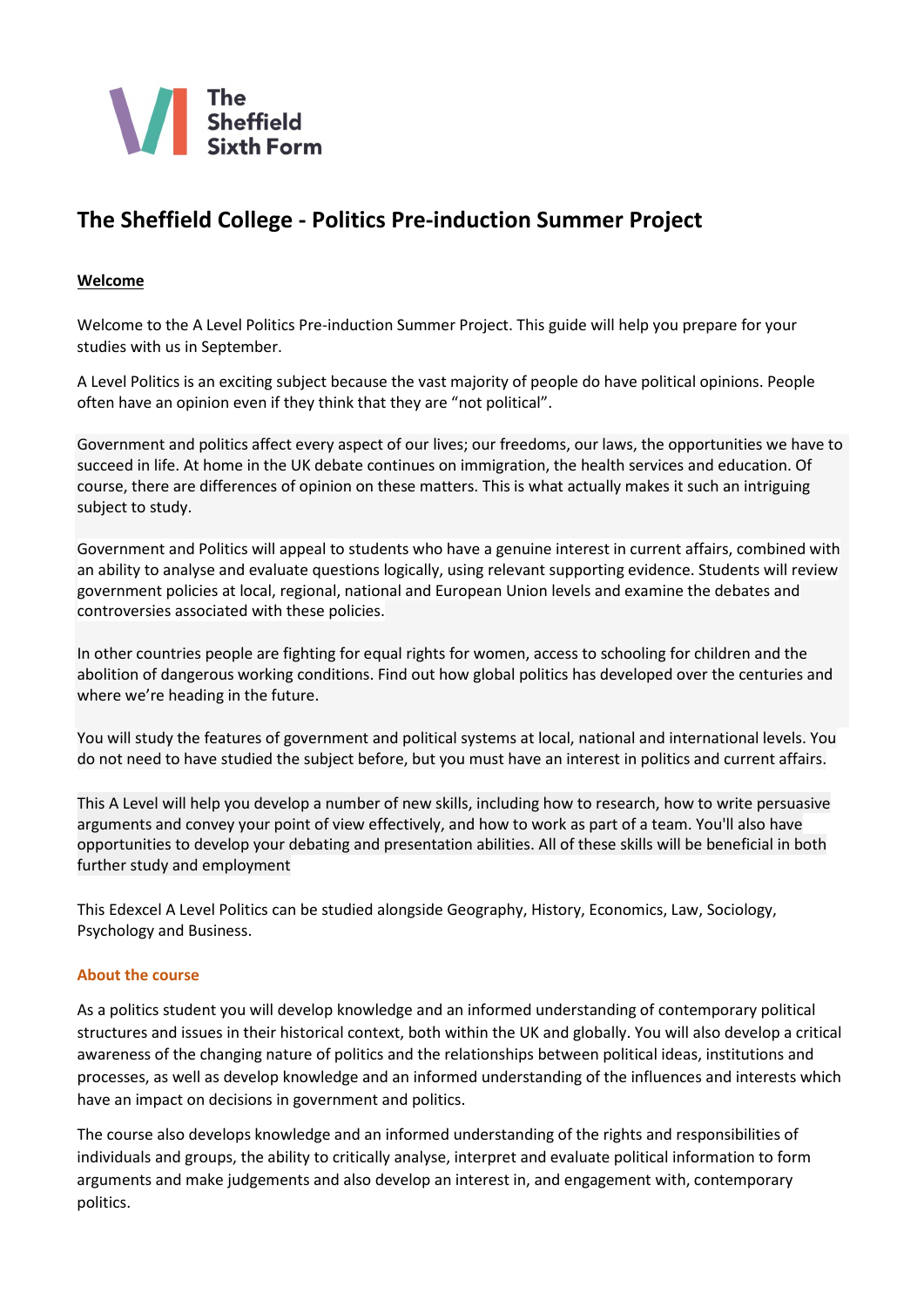

It will be expected that you will take part in the college's clubs and societies and take a role in either representing your local community and / or college to gain experience as a position of responsibility and further develop your political industrial skills

## **Course content**

You will study 3 different sections within your Politics A Level:

Component 1: UK Politics (\*Component code: 9PL0/01)

Content overview 1. Political Participation, students will study: • democracy and participation, political parties, electoral systems, voting behaviour and the media. 2. Core Political Ideas, students will study: • conservatism, liberalism, socialism.

Component 2: UK Government (\*Component code: 9PL0/02)

Content overview 1. UK Government, students will study: • the constitution, parliament, Prime Minister and executive, relationships between the branches. 2. Non-core political ideas, students will study: • one idea from the following: anarchism, ecologism, feminism, multiculturalism, nationalism.

Component 3: Comparative Politics (\*Component code: 9PL0/3A or 3B)

Content overview For USA (3A), students will study: • the US Constitution and federalism, US Congress, US presidency, US Supreme Court and civil rights, democracy and participation, comparative theories. OR For Global (3B) students will study: • sovereignty and globalisation, global governance: political and economic, global governance: human rights and environmental, power and developments, regionalism and the European Union, comparative theories.

#### **Where does this lead?**

This A Level will prepare you for continued study at university degree level and various possible career pathways thereafter. The study of politics is very useful for a number of careers and is a well-established subject at the most prestigious universities in the UK. There are a variety of degrees available include specific politics degrees or politics with another subject including Global Development, International Relations, History, Philosophy, Law, Social Sciences.

The Sheffield College offer a variety of Higher Education courses including degree courses. This A Level can lead onto these higher level programmes.

It can also lead you onto Degree Apprenticeships such a[s Financial services professional,](https://www.instituteforapprenticeships.org/apprenticeship-standards/financial-services-professional) [HR](https://www.instituteforapprenticeships.org/apprenticeship-standards/hr-consultant-partner)  [Consultant/Partner,](https://www.instituteforapprenticeships.org/apprenticeship-standards/hr-consultant-partner) [Improvement specialist,](https://www.instituteforapprenticeships.org/apprenticeship-standards/improvement-specialist) [Improvement leader,](https://www.instituteforapprenticeships.org/apprenticeship-standards/improvement-leader) [Project manager \(degree\),](https://www.instituteforapprenticeships.org/apprenticeship-standards/project-manager-degree) [Senior leader,](https://www.instituteforapprenticeships.org/apprenticeship-standards/senior-leader-degree/) [Senior professional economist](https://www.instituteforapprenticeships.org/apprenticeship-standards/senior-professional-economist/)

## **Future opportunities**

There are a variety of career opportunities including Politician, local government officer, public relations, human resources, finance, Civil Service Fast Streamer, Government social research officer, Policy officer, Political risk analyst, Politician's assistant, Public affairs consultant, Public relations account executive, Social researcher.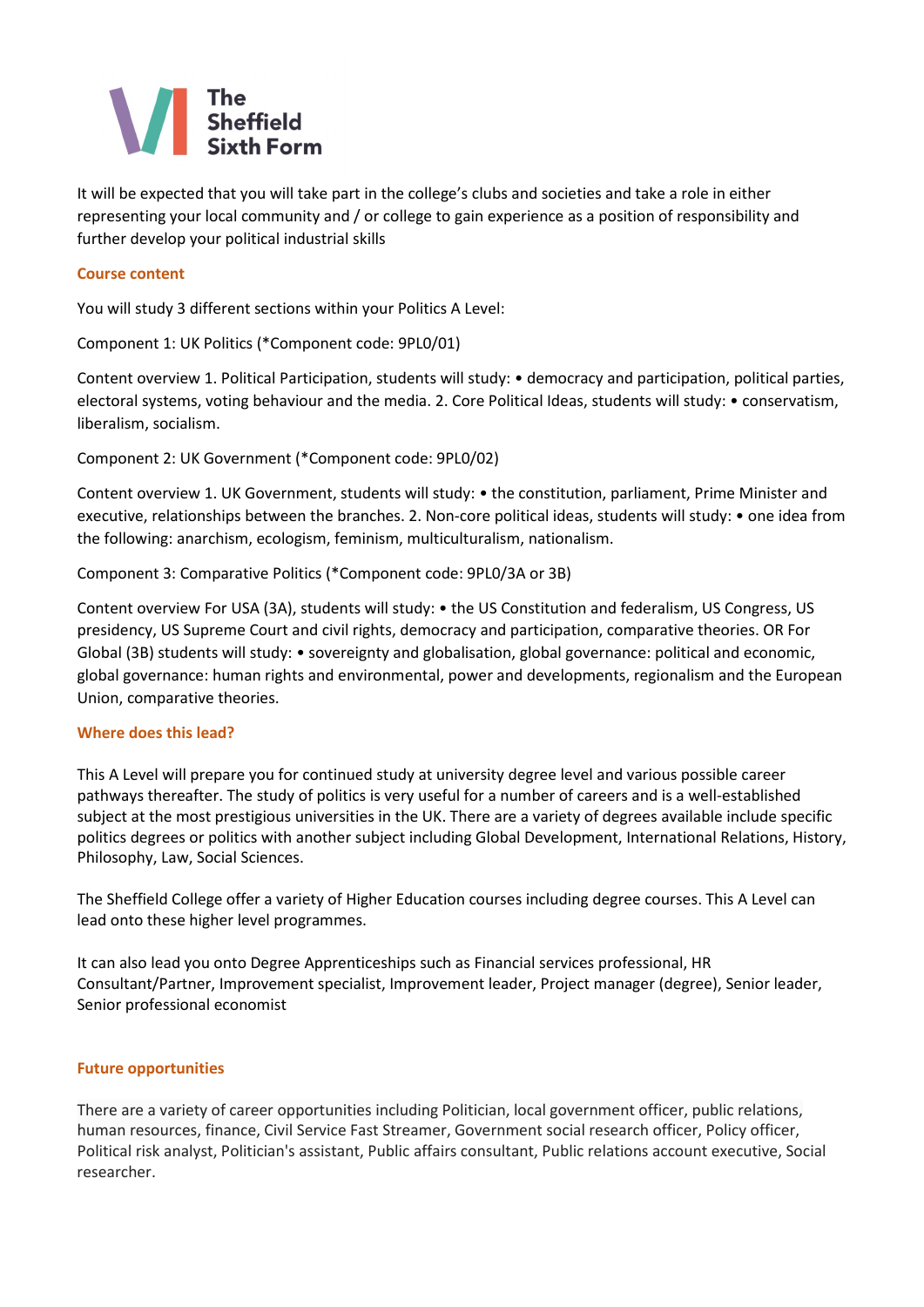# The<br>Sheffield

Other popular industries include activists, fundraisers and researchers, marketing and PR, management consultancy, youth and community work, the finance industry and academic research. Politics is a very popular postgraduate subject, and so about one in six politics graduates go on to take another course to get a Masters after they finish their degrees.

#### **Assessment**

Assessment overview Section A: Political Participation One 30-mark question from a choice of two (each question uses a source) – students must complete one of these. Plus one 30-mark question from a choice of two – students must complete one of these.

Section A: UK Government • One 30-mark question from a choice of two (each question uses a source) – students must complete one of these. Plus one 30-mark question from a choice of two – students must complete one of these. • All questions assess AO1, AO2 and AO3. Section B: Non-core Political Ideas • One 24 mark question from a choice of two, which assesses AO1, AO2 and AO3.

Assessment overview for 3A and 3B Section A • One 12-mark question from a choice of two, which assesses AO1 and AO2. Section B • One compulsory 12-mark question focused on comparative theories, which assesses AO1 and AO2. Section C • Two 30-mark questions from a choice of three, which assess AO1, AO2 and AO3.

## **How to prepare for joining us in September**

The Politics teaching team have developed the following task to help you prepare for joining us in September. It should take you about 15 hours to complete and the hand-in date is the first week of teaching.

## **TASK 1**

You work as Marketing and PR consultant for `6<sup>th</sup> Form Reform', a political group who are consulting the UK **Government in preparation for Brexit. The group will be presenting information on the comparison of the powers between the UK Government and the Prime minister and the US President and want you to research the following:**

What are the different powers of the President?

Why can someone not be President if they are 30 years old, born in Italy and have lived in the US for 24 years?

What does the Executive Branch of Government do in the USA?

Briefly explain what each Department of the Cabinet do.

**You can present the information in any format – PowerPoint presentation, report, poster, etc. You may wish to use the websites below to help you find information or use your own. You must hand in your information in the first week of teaching in September.**